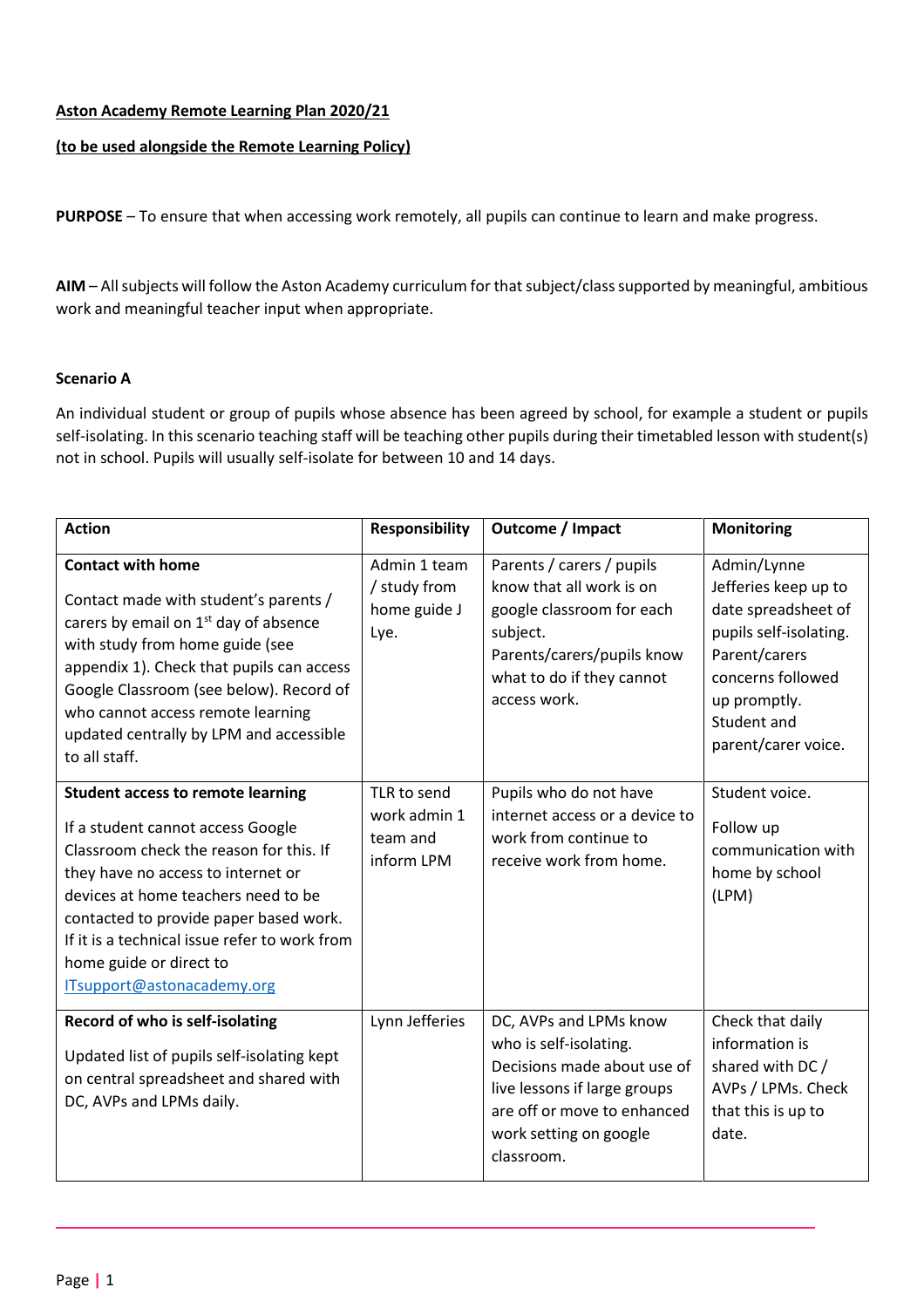| Work set for pupils at home<br>Work is set on Google Classrooms each<br>week for all subject in line with the<br>number of lessons and lesson content<br>taught in school in line with remote<br>learning work expectations (see appendix<br>2).                                                                                                                                                                                                                                                                                                     | HoF overall.<br>TLRs / class<br>teacher set<br>work as<br>directed by<br>HoF. | Pupils working from home<br>cover the same content as<br>being taught in school to<br>ensure pupils are at the<br>same place in their learning<br>as their peers when<br>returning to school.                                                                               | HoF / TLRs QA work<br>being set on Google<br>Classroom. This can<br>be done using TRL<br>login giving access to<br>every Classroom in a<br>faculty. LT link to do<br>random check of<br>work on Google<br>Classroom once a<br>week. |
|------------------------------------------------------------------------------------------------------------------------------------------------------------------------------------------------------------------------------------------------------------------------------------------------------------------------------------------------------------------------------------------------------------------------------------------------------------------------------------------------------------------------------------------------------|-------------------------------------------------------------------------------|-----------------------------------------------------------------------------------------------------------------------------------------------------------------------------------------------------------------------------------------------------------------------------|-------------------------------------------------------------------------------------------------------------------------------------------------------------------------------------------------------------------------------------|
| <b>Assessment and feedback</b><br>Work should be set on Google Classroom<br>that includes an element of assessment<br>either through self-assessment or auto-<br>marked quizzes (see appendix 2). If a<br>milestone task is being done in lesson<br>this should be assigned on Google<br>Classroom lesson for pupils to attempt at<br>home and should be turned in for staff to<br>provide feedback. If a progress<br>assessment is being completed in lesson<br>pupils should be given this to do in exam<br>conditions when they return to school. | TLR / class<br>teacher<br>setting work.                                       | Pupils are being assessed in<br>line with pupils who are in<br>school. Pupils are receiving<br>feedback to milestone tasks<br>in line with those pupils in<br>school. Pupils will sit<br>progress assessments when<br>they return to school.                                | Monitored by HoF<br>and TLRs through<br><b>MER and Google</b><br>Classroom QA<br>checks.                                                                                                                                            |
| <b>Training</b><br>Training videos for staff, pupils and<br>parents/carers produced. Tutor sessions<br>for all year groups. Crib sheets for<br>expectations of remote learning and<br>work setting produced. Additional<br>training sessions run on Google Meet.<br>Google Classroom lessons for Y7 and Y8<br>during computer science lessons.<br>Year group online Q and A sessions on<br>google classroom. After year group Q and<br>A training for: HoFs, then TLRs, then<br>staff.                                                               | JL and remote<br>learning team<br>JL and CAL                                  | Staff, pupils and parents are<br>aware and confident to use<br>google classroom<br>Every opportunity has been<br>given to parents / pupils and<br>staff to become familiar with<br>google classroom. Chance to<br>find out any issues we may<br>not be aware of and resolve | JL and remote<br>learning team, IT<br>services<br>JL, CAL, remote<br>learning team, IT                                                                                                                                              |
| Live lessons<br>In circumstances where many pupils are<br>off from a year group especially in KS4<br>some live lessons may be delivered in                                                                                                                                                                                                                                                                                                                                                                                                           | DC<br><b>ACET school</b><br>improvement<br>team                               | Provide pupils with<br>interactive lessons streamed<br>to their device.                                                                                                                                                                                                     | DC and the ACET<br>improvement team                                                                                                                                                                                                 |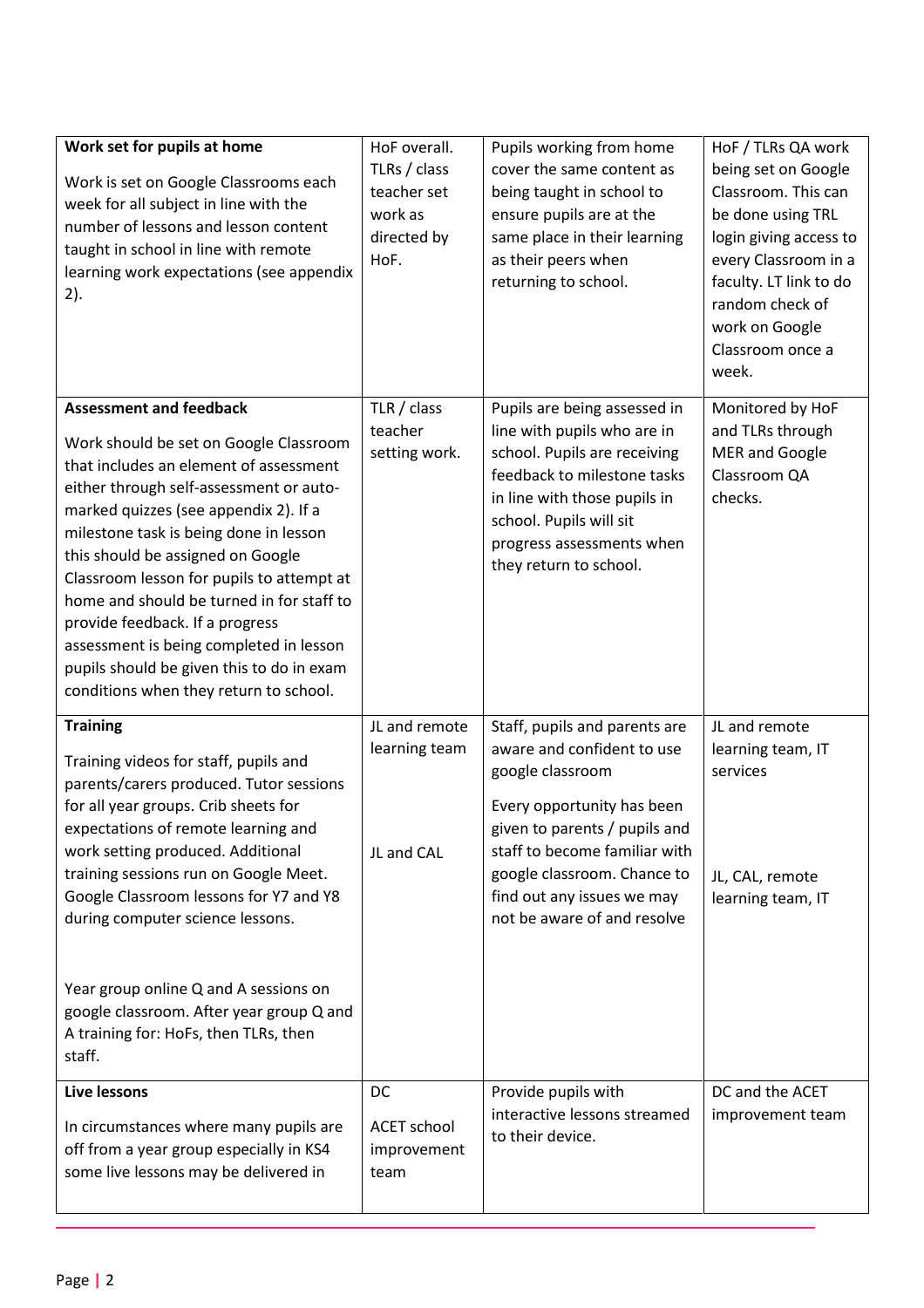| some core subjects on Google Meet. This<br>is at the discretion of the principal. |  |  |
|-----------------------------------------------------------------------------------|--|--|
|                                                                                   |  |  |

## **Scenario B**

A group of pupils of a whole class size or larger that have been asked to self-isolate. This includes a whole year group self-isolating or whole school closure. If safe to do so any student who have parents who are key workers, or are themselves subject to an EHCP or have a Social Worker, or whom are classed as vulnerable by the school may still attend under a special arrangement. In this scenario teaching staff will not be teaching pupils during timetabled lessons with the group who are not in school.

| <b>Action</b>                                                                                                                                                                                                                                                                                                                                          | <b>Responsibility</b>                                 | Outcome / Impact                                                                                                                                                                       | <b>Monitoring</b>                                                                                                                                                                |
|--------------------------------------------------------------------------------------------------------------------------------------------------------------------------------------------------------------------------------------------------------------------------------------------------------------------------------------------------------|-------------------------------------------------------|----------------------------------------------------------------------------------------------------------------------------------------------------------------------------------------|----------------------------------------------------------------------------------------------------------------------------------------------------------------------------------|
| <b>Contact with home</b><br>Contact made with whole cohort by email on<br>1 <sup>st</sup> day of absence with study from home<br>guide (see appendix 1). Check that pupils can<br>access Google Classroom (see below).<br>Record of who cannot access remote<br>learning updated centrally by LPM and<br>accessible to all staff.                      | Admin 1 team<br>/ study from<br>home guide J<br>Lye.  | Parents / carers / pupils<br>know that all work is on<br>google classroom for<br>each subject.<br>Parents/carers/pupils<br>know what to do if they<br>cannot access work.              | Admin/Lynne<br>Jefferies keep up to<br>date spreadsheet of<br>pupils self-isolating.<br>Parent/carers<br>concerns followed up<br>promptly. Student<br>and parent/carer<br>voice. |
| <b>Student access to remote learning</b><br>If a student cannot access Google Classroom<br>check the reason for this. If they have no<br>access to internet or devices at home<br>teachers need to be contacted to provide<br>paper based work. If it is a technical issue<br>refer to work from home guide or direct to<br>ITsupport@astonacademy.org | TLR to send<br>work admin 1<br>team and<br>inform LPM | Pupils who do not have<br>internet access or a<br>device to work from<br>continue to receive work<br>from home.                                                                        | Student voice.<br>Follow up<br>communication with<br>home by school<br>(LPM)                                                                                                     |
| Record of who is self-isolating<br>Updated list of pupils self-isolating kept on<br>central spreadsheet and shared with DC,<br>AVPs and LPMs daily.                                                                                                                                                                                                    | Lynn Jefferies                                        | DC, AVPs and LPMs know<br>who is self-isolating.<br>Decisions made about<br>use of live lessons if large<br>groups are off or move to<br>enhanced work setting on<br>google classroom. | Check that daily<br>information is shared<br>with DC / AVPs /<br>LPMs. Check that this<br>is up to date.                                                                         |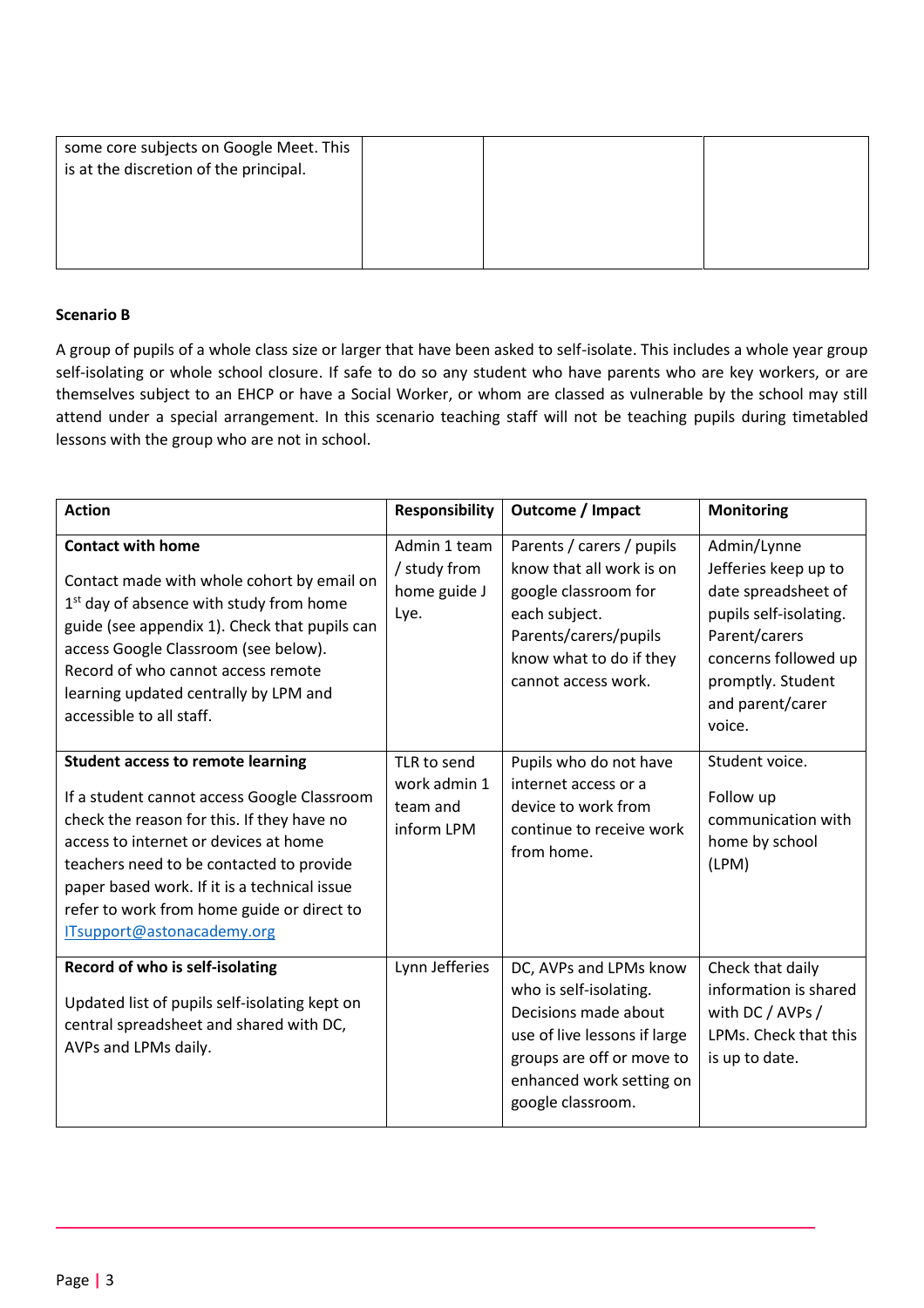| of:<br>٠<br>$\bullet$ | Work set for pupils at home<br>Work is set on Google Classrooms each day<br>that matches the pupils' timetable in line<br>with remote learning work expectations (see<br>appendix 2) and cover work appropriate for<br>longer periods of working independently.<br>Lessons follow what would have been taught<br>in school and live lessons can take the form<br>Full live lessons.<br>Talked through lesson content<br>Voice over PowerPoint<br>The teacher is available for queries and                                                            | HoF overall.<br>TLRs / class<br>teacher set<br>work as<br>directed by<br>HoF. | Pupils working from<br>home cover the same<br>content as would have<br>been taught in school                                                                                                                                                       | HoF / TLRs QA work<br>being set on Google<br>Classroom. This can<br>be done using TRL<br>login giving access to<br>every Classroom in a<br>faculty. LT link to do<br>random check of<br>work on Google<br>Classroom once a<br>week. |
|-----------------------|------------------------------------------------------------------------------------------------------------------------------------------------------------------------------------------------------------------------------------------------------------------------------------------------------------------------------------------------------------------------------------------------------------------------------------------------------------------------------------------------------------------------------------------------------|-------------------------------------------------------------------------------|----------------------------------------------------------------------------------------------------------------------------------------------------------------------------------------------------------------------------------------------------|-------------------------------------------------------------------------------------------------------------------------------------------------------------------------------------------------------------------------------------|
|                       | support during the usual timetabled<br>lesson should their entire class be<br>remote learning.                                                                                                                                                                                                                                                                                                                                                                                                                                                       |                                                                               |                                                                                                                                                                                                                                                    |                                                                                                                                                                                                                                     |
|                       | <b>Assessment and feedback</b><br>Work should be set on Google Classroom<br>that includes an element of assessment<br>either through self-assessment or auto-<br>marked quizzes (see appendix 2). If a<br>milestone task is being done in lesson this<br>should be assigned on Google Classroom<br>lesson for pupils to attempt at home and<br>should be turned in for staff to provide<br>feedback. If a progress assessment is being<br>completed in lesson pupils should be given<br>this to do in exam conditions when they<br>return to school. | TLR / class<br>teacher<br>setting work.<br>Teacher<br>marking<br>work?        | Pupils are being assessed<br>in line with pupils who<br>are in school. Pupils are<br>receiving feedback to<br>milestone tasks in line<br>with those pupils in<br>school. Pupils will sit<br>progress assessments<br>when they return to<br>school. | Monitored by HoF<br>and TLRs through<br><b>MER and Google</b><br>Classroom QA<br>checks.<br>TLR / HoF checks                                                                                                                        |
|                       | E-mail to parents to let them know their<br>child has a milestone to turn in and again                                                                                                                                                                                                                                                                                                                                                                                                                                                               |                                                                               |                                                                                                                                                                                                                                                    |                                                                                                                                                                                                                                     |